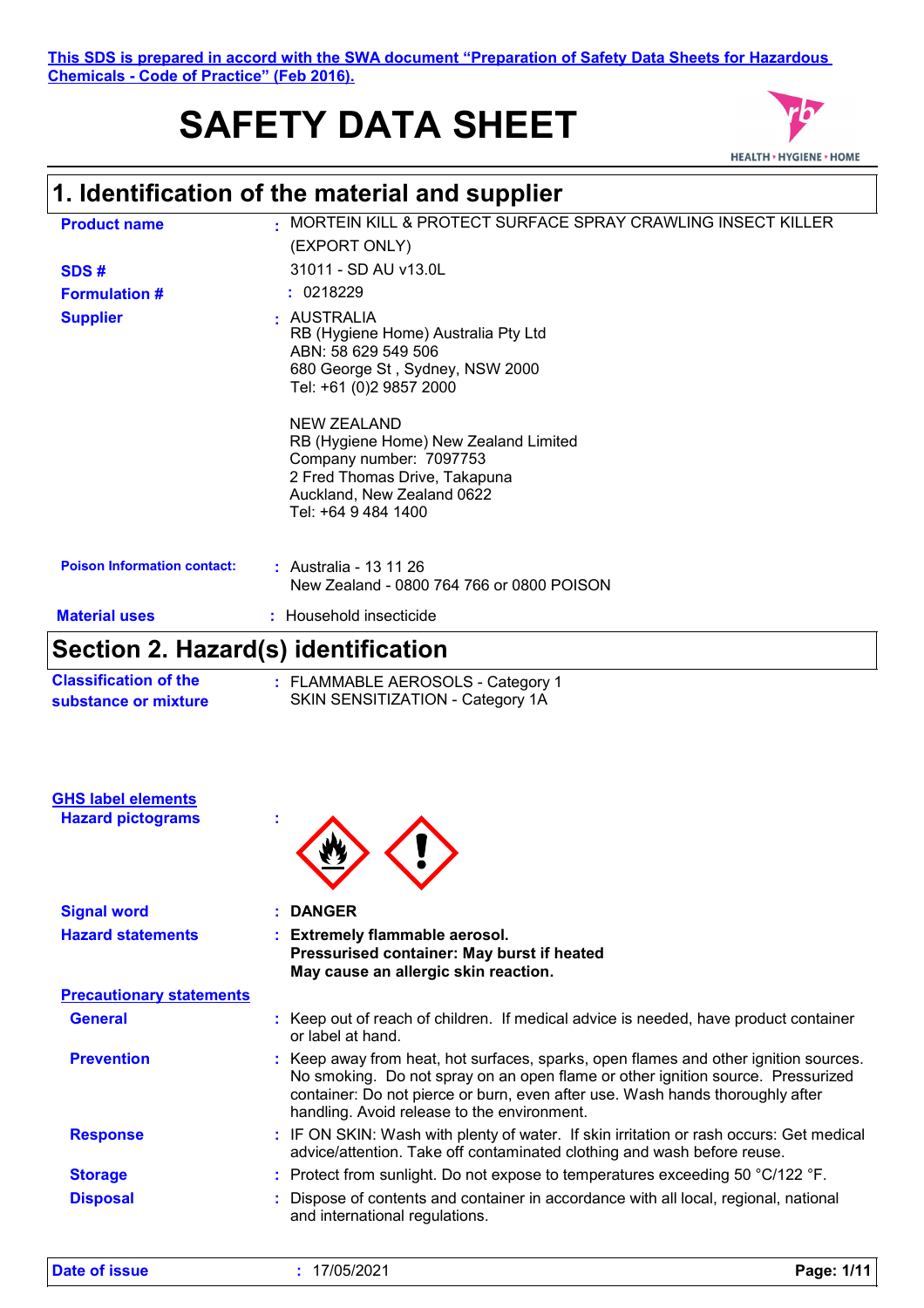### **Section 2. Hazard(s) identification**

| <b>Supplemental label</b><br>elements                                       | : Not applicable.                                   |
|-----------------------------------------------------------------------------|-----------------------------------------------------|
| <b>Additional information</b>                                               | : No known significant effects or critical hazards. |
| <b>Recommendations</b>                                                      | : No known significant effects or critical hazards. |
| <b>Recommendations</b>                                                      | : No known significant effects or critical hazards. |
| <b>Other hazards which do not : None known.</b><br>result in classification |                                                     |

### **Section 3. Composition and ingredient information**

**Substance/mixture :**

: Mixture

| Ingredient name                         | $\%$ (w/w) | <b>CAS number</b> |
|-----------------------------------------|------------|-------------------|
| Naphtha (petroleum), hydrotreated heavy | l≥30 - ≤60 | 64742-48-9        |
| lisobutane                              | 210 - ≤30  | 75-28-5           |
| I butane                                | l≥10 - ≤30 | 106-97-8          |
| propane                                 | ≤10        | 74-98-6           |
| Cypermethrin                            | $\leq 0.2$ | 52315-07-8        |
| Imiprothrin                             | ≤0.1       | 72963-72-5        |

#### **Other Non-hazardous ingredients to 100%**

**Occupational exposure limits, if available, are listed in Section 8.**

### **Section 4. First aid measures**

#### **Eye contact : Description of necessary first aid measures**

| <b>Eye contact</b>                                 | : Immediately flush eyes with plenty of water, occasionally lifting the upper and lower<br>eyelids. Check for and remove any contact lenses. Continue to rinse for at least 10<br>minutes. Get medical attention if irritation occurs.                                                                                                                                                                                                                                                                                                                                                                                                                                                                                                                                                                                       |
|----------------------------------------------------|------------------------------------------------------------------------------------------------------------------------------------------------------------------------------------------------------------------------------------------------------------------------------------------------------------------------------------------------------------------------------------------------------------------------------------------------------------------------------------------------------------------------------------------------------------------------------------------------------------------------------------------------------------------------------------------------------------------------------------------------------------------------------------------------------------------------------|
| <b>Inhalation</b>                                  | : Remove victim to fresh air and keep at rest in a position comfortable for breathing.<br>If not breathing, if breathing is irregular or if respiratory arrest occurs, provide<br>artificial respiration or oxygen by trained personnel. It may be dangerous to the<br>person providing aid to give mouth-to-mouth resuscitation. Get medical attention if<br>adverse health effects persist or are severe. If unconscious, place in recovery<br>position and get medical attention immediately. Maintain an open airway. Loosen<br>tight clothing such as a collar, tie, belt or waistband.                                                                                                                                                                                                                                 |
| <b>Skin contact</b>                                | : Wash with plenty of soap and water. Remove contaminated clothing and shoes.<br>Wash contaminated clothing thoroughly with water before removing it, or wear<br>gloves. Continue to rinse for at least 10 minutes. Get medical attention. In the<br>event of any complaints or symptoms, avoid further exposure. Wash clothing<br>before reuse. Clean shoes thoroughly before reuse.                                                                                                                                                                                                                                                                                                                                                                                                                                        |
| <b>Ingestion</b>                                   | : Wash out mouth with water. Remove dentures if any. Remove victim to fresh air<br>and keep at rest in a position comfortable for breathing. If material has been<br>swallowed and the exposed person is conscious, give small quantities of water to<br>drink. Stop if the exposed person feels sick as vomiting may be dangerous. Do not<br>induce vomiting unless directed to do so by medical personnel. If vomiting occurs,<br>the head should be kept low so that vomit does not enter the lungs. Get medical<br>attention if adverse health effects persist or are severe. Never give anything by<br>mouth to an unconscious person. If unconscious, place in recovery position and get<br>medical attention immediately. Maintain an open airway. Loosen tight clothing such<br>as a collar, tie, belt or waistband. |
| Most important symptoms/effects, acute and delayed |                                                                                                                                                                                                                                                                                                                                                                                                                                                                                                                                                                                                                                                                                                                                                                                                                              |
| <b>Potential acute health effects</b>              |                                                                                                                                                                                                                                                                                                                                                                                                                                                                                                                                                                                                                                                                                                                                                                                                                              |
| <b>Eve contact</b>                                 | No known significant effects or critical hazards.                                                                                                                                                                                                                                                                                                                                                                                                                                                                                                                                                                                                                                                                                                                                                                            |

**Date of issue :** 17/05/2021 **Page: 2/11**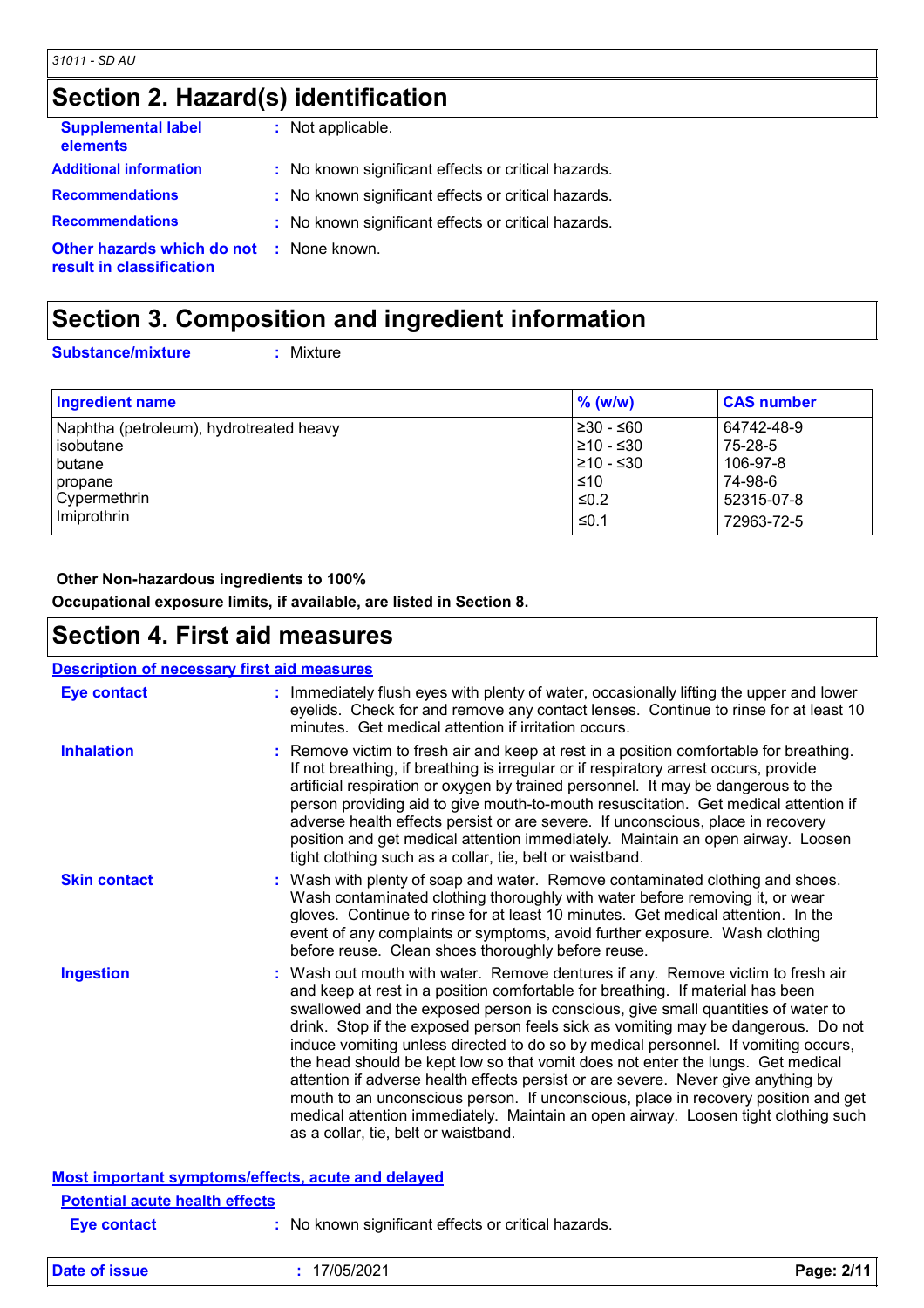### **Section 4. First aid measures**

| <b>Inhalation</b>                   | : No known significant effects or critical hazards.                                                                                                                                                                                                                      |
|-------------------------------------|--------------------------------------------------------------------------------------------------------------------------------------------------------------------------------------------------------------------------------------------------------------------------|
| <b>Skin contact</b>                 | : May cause an allergic skin reaction.                                                                                                                                                                                                                                   |
| <b>Ingestion</b>                    | : No known significant effects or critical hazards.                                                                                                                                                                                                                      |
| <b>Over-exposure signs/symptoms</b> |                                                                                                                                                                                                                                                                          |
| <b>Eye contact</b>                  | : Adverse symptoms may include the following:<br>irritation<br>redness                                                                                                                                                                                                   |
| <b>Inhalation</b>                   | : Adverse symptoms may include the following:<br>respiratory tract irritation<br>coughing                                                                                                                                                                                |
| <b>Skin contact</b>                 | : Adverse symptoms may include the following:<br>irritation<br>redness                                                                                                                                                                                                   |
| <b>Ingestion</b>                    | : No specific data.                                                                                                                                                                                                                                                      |
|                                     | Indication of immediate medical attention and special treatment needed, if necessary                                                                                                                                                                                     |
| <b>Notes to physician</b>           | : Treat symptomatically. Contact poison treatment specialist immediately if large<br>quantities have been ingested or inhaled.                                                                                                                                           |
| <b>Specific treatments</b>          | : No specific treatment.                                                                                                                                                                                                                                                 |
| <b>Protection of first-aiders</b>   | : No action shall be taken involving any personal risk or without suitable training. It<br>may be dangerous to the person providing aid to give mouth-to-mouth resuscitation.<br>Wash contaminated clothing thoroughly with water before removing it, or wear<br>gloves. |

**See toxicological information (Section 11)**

## **Section 5. Fire-fighting measures**

| <b>Extinguishing media</b>                             |                                                                                                                                                                                                                                                                                                                                                                                                                                                                                                                                                                                               |
|--------------------------------------------------------|-----------------------------------------------------------------------------------------------------------------------------------------------------------------------------------------------------------------------------------------------------------------------------------------------------------------------------------------------------------------------------------------------------------------------------------------------------------------------------------------------------------------------------------------------------------------------------------------------|
| <b>Suitable extinguishing</b><br>media                 | : Use an extinguishing agent suitable for the surrounding fire.                                                                                                                                                                                                                                                                                                                                                                                                                                                                                                                               |
| <b>Unsuitable extinguishing</b><br>media               | : None known.                                                                                                                                                                                                                                                                                                                                                                                                                                                                                                                                                                                 |
| <b>Specific hazards arising</b><br>from the chemical   | : Extremely flammable aerosol. Runoff to sewer may create fire or explosion hazard.<br>In a fire or if heated, a pressure increase will occur and the container may burst, with<br>the risk of a subsequent explosion. Gas may accumulate in low or confined areas<br>or travel a considerable distance to a source of ignition and flash back, causing fire<br>or explosion. Bursting aerosol containers may be propelled from a fire at high speed.<br>Fire water contaminated with this material must be contained and prevented from<br>being discharged to any waterway, sewer or drain. |
| <b>Hazardous thermal</b><br>decomposition products     | : Decomposition products may include the following materials:<br>carbon dioxide<br>carbon monoxide                                                                                                                                                                                                                                                                                                                                                                                                                                                                                            |
| <b>Special protective actions</b><br>for fire-fighters | : Promptly isolate the scene by removing all persons from the vicinity of the incident if<br>there is a fire. No action shall be taken involving any personal risk or without<br>suitable training. Move containers from fire area if this can be done without risk.<br>Use water spray to keep fire-exposed containers cool.                                                                                                                                                                                                                                                                 |
| <b>Special protective actions</b><br>for fire-fighters | : Fire-fighters should wear appropriate protective equipment and self-contained<br>breathing apparatus (SCBA) with a full face-piece operated in positive pressure<br>mode.<br>: 2YE                                                                                                                                                                                                                                                                                                                                                                                                          |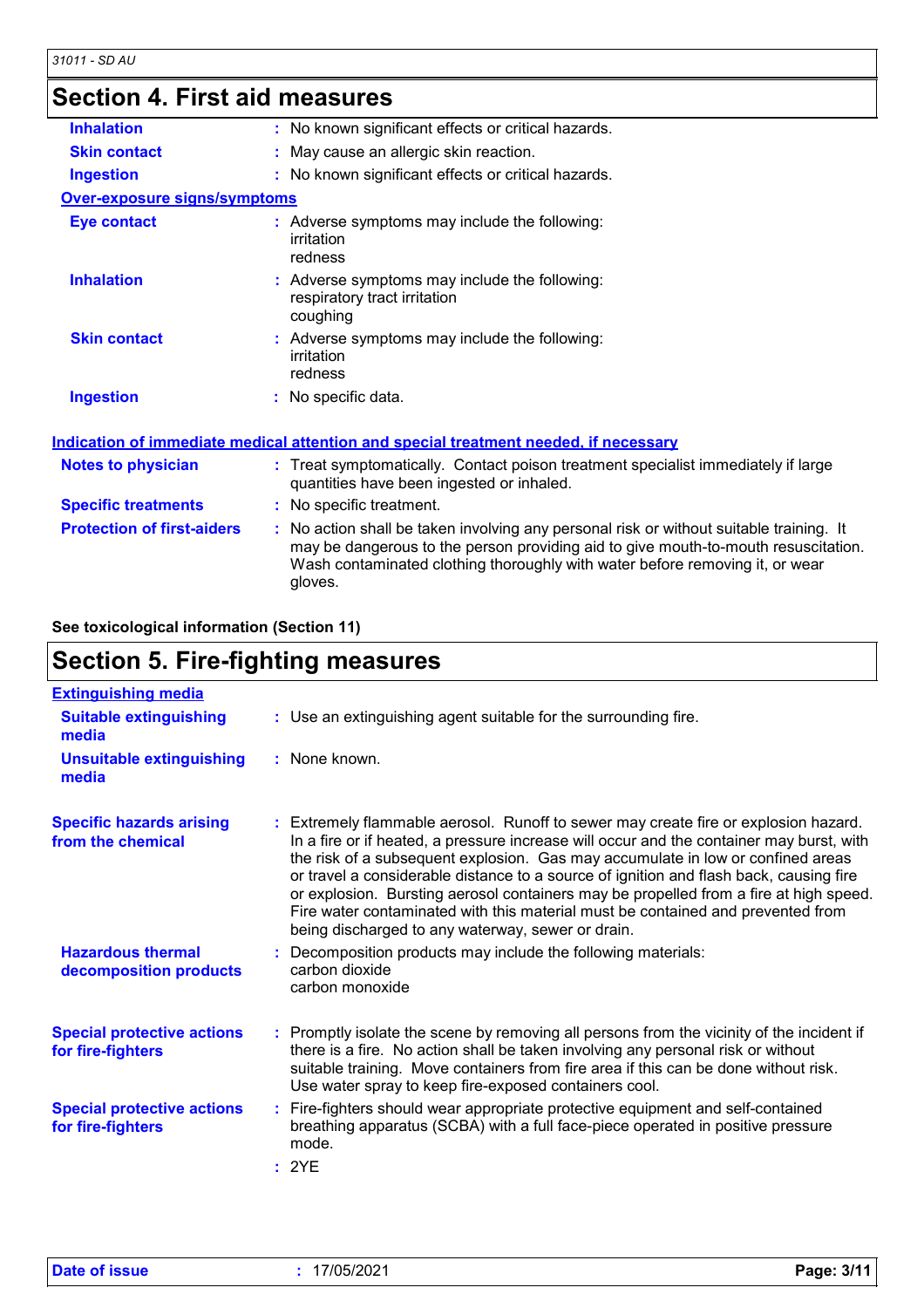## **Section 6. Accidental release measures**

|                                                       | <b>Personal precautions, protective equipment and emergency procedures</b>                                                                                                                                                                                                                                                                                                                                                                                                                                                                                                                                                                                                                                                                                                       |
|-------------------------------------------------------|----------------------------------------------------------------------------------------------------------------------------------------------------------------------------------------------------------------------------------------------------------------------------------------------------------------------------------------------------------------------------------------------------------------------------------------------------------------------------------------------------------------------------------------------------------------------------------------------------------------------------------------------------------------------------------------------------------------------------------------------------------------------------------|
| For non-emergency<br>personnel                        | : No action shall be taken involving any personal risk or without suitable training.<br>Evacuate surrounding areas. Keep unnecessary and unprotected personnel from<br>entering. In the case of aerosols being ruptured, care should be taken due to the<br>rapid escape of the pressurized contents and propellant. If a large number of<br>containers are ruptured, treat as a bulk material spillage according to the<br>instructions in the clean-up section. Do not touch or walk through spilled material.<br>Shut off all ignition sources. No flares, smoking or flames in hazard area. Avoid<br>breathing vapor or mist. Provide adequate ventilation. Wear appropriate respirator<br>when ventilation is inadequate. Put on appropriate personal protective equipment. |
| For emergency responders                              | If specialized clothing is required to deal with the spillage, take note of any<br>information in Section 8 on suitable and unsuitable materials. See also the<br>information in "For non-emergency personnel".                                                                                                                                                                                                                                                                                                                                                                                                                                                                                                                                                                  |
| <b>Environmental precautions</b>                      | : Avoid dispersal of spilled material and runoff and contact with soil, waterways,<br>drains and sewers. Inform the relevant authorities if the product has caused<br>environmental pollution (sewers, waterways, soil or air). Water polluting material.<br>May be harmful to the environment if released in large quantities.                                                                                                                                                                                                                                                                                                                                                                                                                                                  |
| Methods and materials for containment and cleaning up |                                                                                                                                                                                                                                                                                                                                                                                                                                                                                                                                                                                                                                                                                                                                                                                  |
| <b>Small spill</b>                                    | : Stop leak if without risk. Move containers from spill area. Use spark-proof tools and<br>explosion-proof equipment. Dilute with water and mop up if water-soluble.<br>Alternatively, or if water-insoluble, absorb with an inert dry material and place in an<br>appropriate waste disposal container. Dispose of via a licensed waste disposal<br>contractor.                                                                                                                                                                                                                                                                                                                                                                                                                 |
| <b>Large spill</b>                                    | Stop leak if without risk. Move containers from spill area. Use spark-proof tools and<br>explosion-proof equipment. Approach release from upwind. Prevent entry into<br>sewers, water courses, basements or confined areas. Wash spillages into an<br>effluent treatment plant or proceed as follows. Contain and collect spillage with non-<br>combustible, absorbent material e.g. sand, earth, vermiculite or diatomaceous earth<br>and place in container for disposal according to local regulations (see Section 13).<br>Dispose of via a licensed waste disposal contractor. Contaminated absorbent<br>material may pose the same hazard as the spilled product. Note: see Section 1 for<br>emergency contact information and Section 13 for waste disposal.              |

**See Section 1 for emergency contact information.**

**See Section 8 for information on appropriate personal protective equipment. See Section 13 for additional waste treatment information.**

### **Section 7. Handling and storage**

#### **Precautions for safe handling**

| <b>Protective measures</b>                       | : Put on appropriate personal protective equipment (see Section 8). Persons with a<br>history of skin sensitization problems should not be employed in any process in<br>which this product is used. Pressurized container: protect from sunlight and do not<br>expose to temperatures exceeding 50°C. Do not pierce or burn, even after use. Do<br>not get in eyes or on skin or clothing. Do not ingest. Avoid breathing gas. Avoid<br>breathing vapor or mist. Avoid release to the environment. Use only with adequate<br>ventilation. Wear appropriate respirator when ventilation is inadequate. Store and<br>use away from heat, sparks, open flame or any other ignition source. Use explosion-<br>proof electrical (ventilating, lighting and material handling) equipment. Use only non-<br>sparking tools. Empty containers retain product residue and can be hazardous. |
|--------------------------------------------------|-------------------------------------------------------------------------------------------------------------------------------------------------------------------------------------------------------------------------------------------------------------------------------------------------------------------------------------------------------------------------------------------------------------------------------------------------------------------------------------------------------------------------------------------------------------------------------------------------------------------------------------------------------------------------------------------------------------------------------------------------------------------------------------------------------------------------------------------------------------------------------------|
| <b>Advice on general</b><br>occupational hygiene | : Eating, drinking and smoking should be prohibited in areas where this material is<br>handled, stored and processed. Workers should wash hands and face before<br>eating, drinking and smoking. Remove contaminated clothing and protective<br>equipment before entering eating areas. See also Section 8 for additional<br>information on hygiene measures.                                                                                                                                                                                                                                                                                                                                                                                                                                                                                                                       |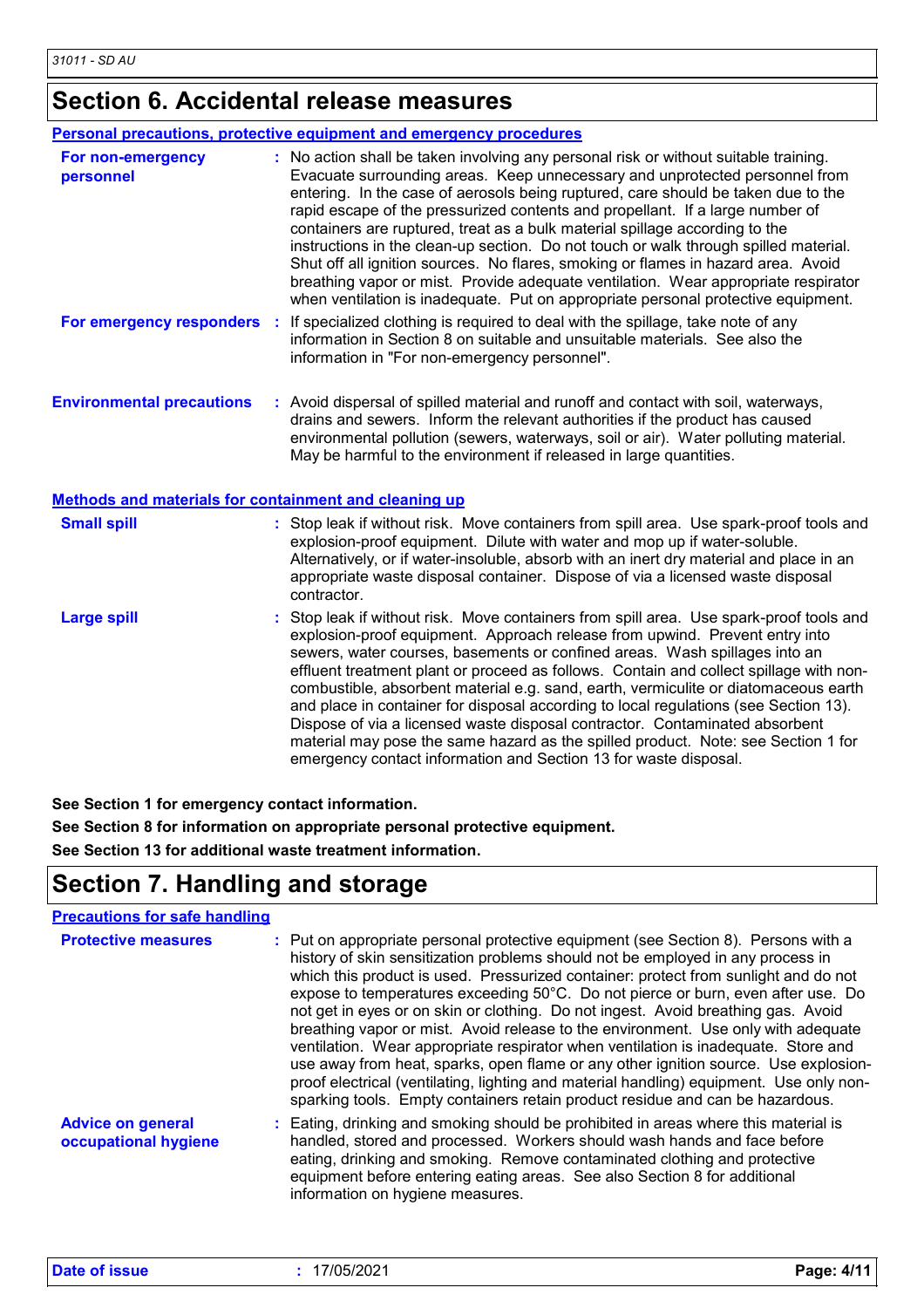### **Section 7. Handling and storage**

| <b>Conditions for safe storage,</b><br>including any<br><b>incompatibilities</b> | Do not store above the following temperature: $50^{\circ}$ C (122 $^{\circ}$ F). Store in accordance<br>with local regulations. Store away from direct sunlight in a dry, cool and well-<br>ventilated area, away from incompatible materials (see Section 10) and food and<br>drink. Protect from sunlight. Eliminate all ignition sources. Use appropriate<br>containment to avoid environmental contamination. See Section 10 for incompatible<br>materials before handling or use. |
|----------------------------------------------------------------------------------|----------------------------------------------------------------------------------------------------------------------------------------------------------------------------------------------------------------------------------------------------------------------------------------------------------------------------------------------------------------------------------------------------------------------------------------------------------------------------------------|
| Do not store above the<br>following temperature                                  | $\pm$ 50 °C.                                                                                                                                                                                                                                                                                                                                                                                                                                                                           |

### **Section 8. Exposure controls and personal protection**

#### **Control parameters**

**Australia**

### **Occupational exposure limits**

| <b>Ingredient name</b>                  | <b>Exposure limits</b>                                                                                                                              |
|-----------------------------------------|-----------------------------------------------------------------------------------------------------------------------------------------------------|
| Naphtha (petroleum), hydrotreated heavy | DFG MAC-values list (Germany, 7/2017).<br>TWA: 50 ppm 8 hours.                                                                                      |
|                                         | TWA: $300 \text{ mg/m}^3$ 8 hours.<br>PEAK: 100 ppm, 4 times per shift, 15 minutes.<br>PEAK: 600 mg/m <sup>3</sup> , 4 times per shift, 15 minutes. |
| isobutane                               | ACGIH TLV (United States, 3/2018).<br>STEL: 1000 ppm 15 minutes.                                                                                    |
| butane                                  | Safe Work Australia (Australia, 1/2014).<br>TWA: 1900 mg/m <sup>3</sup> 8 hours.                                                                    |
| propane                                 | TWA: 800 ppm 8 hours.<br><b>ACGIH TLV (United States, 3/2018). Oxygen Depletion</b><br>[Asphyxiant].                                                |

#### **New Zealand**

#### **Occupational exposure limits : No exposure standard allocated.**

| <b>Ingredient name</b>                                                                                        | <b>Exposure limits</b>                                                                                            |
|---------------------------------------------------------------------------------------------------------------|-------------------------------------------------------------------------------------------------------------------|
| <b>Isobutane</b>                                                                                              | ACGIH TLV (United States, 3/2018).<br>STEL: 1000 ppm 15 minutes.                                                  |
| butane                                                                                                        | NZ HSWA 2015 (New Zealand, 2/2013).<br>WES-TWA: 800 ppm 8 hours.<br>WES-TWA: 1900 mg/m <sup>3</sup> 8 hours.      |
| propane                                                                                                       | NZ HSWA 2015 (New Zealand, 11/2017). Oxygen<br>Depletion [Asphyxiant].                                            |
| alpha-cyano-3-phenoxybenzyl 3-(2,2-dichlorovinyl)<br>-2,2-dimethylcyclopropanecarboxylate cis/trans +/- 40/60 | NZ HSWA 2015 (New Zealand, 11/2017). Absorbed<br>through skin.<br>WES-TWA: 5 mg/m <sup>3</sup> , (as CN) 8 hours. |

| <b>Appropriate engineering</b><br><b>controls</b> | : Use only with adequate ventilation. If user operations generate dust, fumes, gas,<br>vapor or mist, use process enclosures, local exhaust ventilation or other engineering<br>controls to keep worker exposure to airborne contaminants below any<br>recommended or statutory limits. The engineering controls also need to keep gas,<br>vapor or dust concentrations below any lower explosive limits. Use explosion-proof<br>ventilation equipment. |
|---------------------------------------------------|---------------------------------------------------------------------------------------------------------------------------------------------------------------------------------------------------------------------------------------------------------------------------------------------------------------------------------------------------------------------------------------------------------------------------------------------------------|
| <b>Environmental exposure</b><br><b>controls</b>  | : Emissions from ventilation or work process equipment should be checked to ensure<br>they comply with the requirements of environmental protection legislation. In some<br>cases, fume scrubbers, filters or engineering modifications to the process<br>equipment will be necessary to reduce emissions to acceptable levels.                                                                                                                         |

#### **Individual protection measures**

**Date of issue :** 17/05/2021 **Page: 5/11**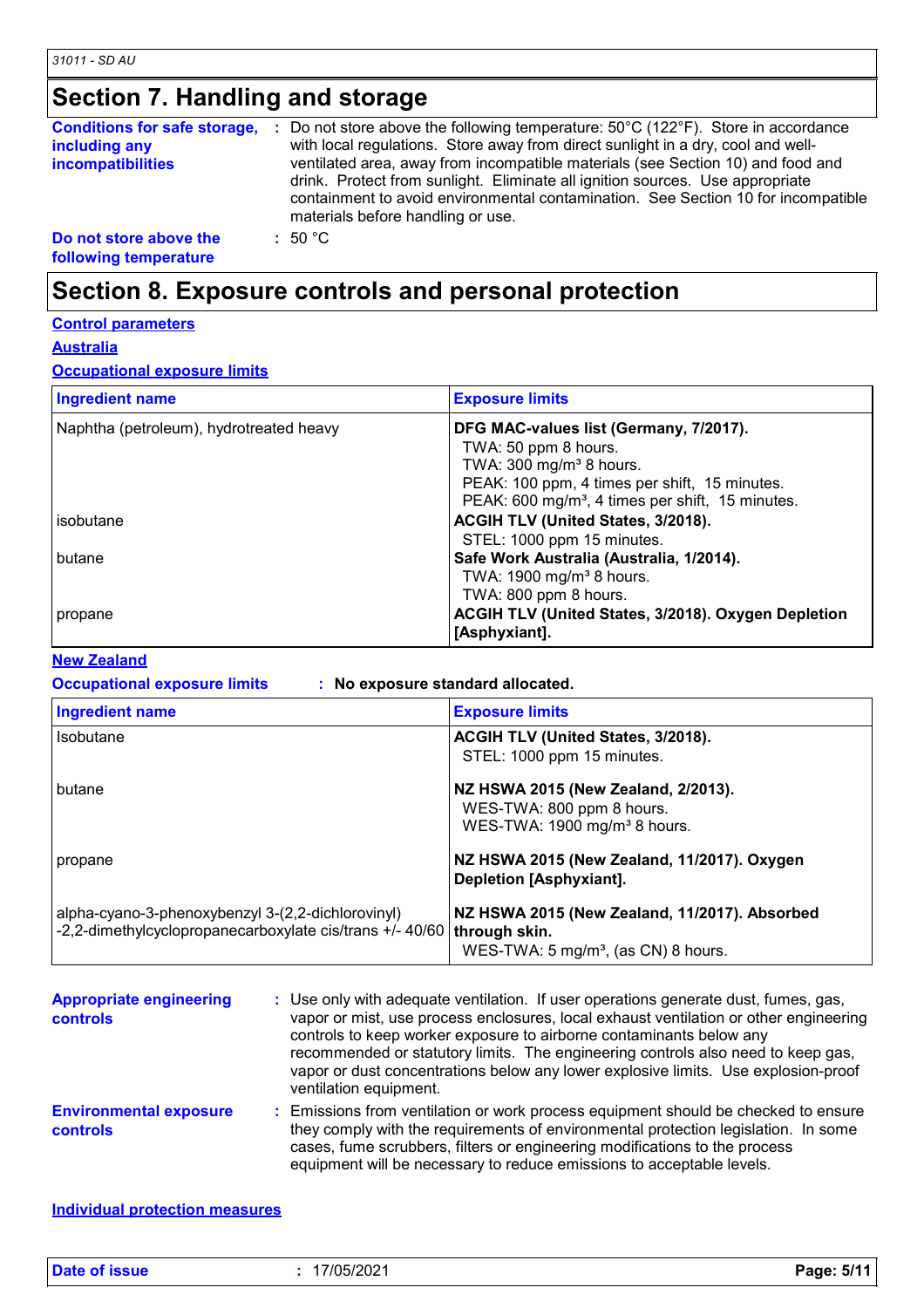## **Section 8. Exposure controls and personal protection**

| <b>Hygiene measures</b>       | : Wash hands, forearms and face thoroughly after handling chemical products, before<br>eating, smoking and using the lavatory and at the end of the working period.<br>Appropriate techniques should be used to remove potentially contaminated clothing.<br>Contaminated work clothing should not be allowed out of the workplace. Wash<br>contaminated clothing before reusing. Ensure that eyewash stations and safety<br>showers are close to the workstation location.                                                                                                                                               |
|-------------------------------|---------------------------------------------------------------------------------------------------------------------------------------------------------------------------------------------------------------------------------------------------------------------------------------------------------------------------------------------------------------------------------------------------------------------------------------------------------------------------------------------------------------------------------------------------------------------------------------------------------------------------|
| <b>Eye/face protection</b>    | Safety eyewear complying with an approved standard should be used when a risk<br>assessment indicates this is necessary to avoid exposure to liquid splashes, mists,<br>gases or dusts. If contact is possible, the following protection should be worn,<br>unless the assessment indicates a higher degree of protection: safety glasses with<br>side-shields.                                                                                                                                                                                                                                                           |
| <b>Skin protection</b>        |                                                                                                                                                                                                                                                                                                                                                                                                                                                                                                                                                                                                                           |
| <b>Hand protection</b>        | : Chemical-resistant, impervious gloves complying with an approved standard should<br>be worn at all times when handling chemical products if a risk assessment indicates<br>this is necessary. Considering the parameters specified by the glove manufacturer,<br>check during use that the gloves are still retaining their protective properties. It<br>should be noted that the time to breakthrough for any glove material may be<br>different for different glove manufacturers. In the case of mixtures, consisting of<br>several substances, the protection time of the gloves cannot be accurately<br>estimated. |
| <b>Body protection</b>        | Personal protective equipment for the body should be selected based on the task<br>being performed and the risks involved and should be approved by a specialist<br>before handling this product. When there is a risk of ignition from static electricity,<br>wear anti-static protective clothing. For the greatest protection from static<br>discharges, clothing should include anti-static overalls, boots and gloves.                                                                                                                                                                                               |
| <b>Other skin protection</b>  | Appropriate footwear and any additional skin protection measures should be<br>selected based on the task being performed and the risks involved and should be<br>approved by a specialist before handling this product.                                                                                                                                                                                                                                                                                                                                                                                                   |
| <b>Respiratory protection</b> | Based on the hazard and potential for exposure, select a respirator that meets the<br>appropriate standard or certification. Respirators must be used according to a<br>respiratory protection program to ensure proper fitting, training, and other important<br>aspects of use.                                                                                                                                                                                                                                                                                                                                         |

## **Section 9. Physical and chemical properties**

| Date of issue                                     | : 17/05/2021                          |                                                                   | Page: 6/11 |
|---------------------------------------------------|---------------------------------------|-------------------------------------------------------------------|------------|
| <b>Partition coefficient: n-</b><br>octanol/water | : Not available.                      |                                                                   |            |
| <b>Solubility in water</b>                        | : Not available.                      |                                                                   |            |
| <b>Solubility</b>                                 |                                       | : Insoluble in the following materials: cold water and hot water. |            |
| <b>Relative density</b>                           | : Not available.                      |                                                                   |            |
| <b>Vapor density</b>                              | : Not available.                      |                                                                   |            |
| <b>Vapor pressure</b>                             | $:$ Not available.                    |                                                                   |            |
| Lower and upper explosive<br>(flammable) limits   | : Not available.                      |                                                                   |            |
| <b>Flammability (solid, gas)</b>                  | : Not available.                      |                                                                   |            |
| <b>Evaporation rate</b>                           | : Not available.                      |                                                                   |            |
| <b>Flash point</b>                                | : Closed cup: -60°C (-76°F) [Butane]  |                                                                   |            |
| <b>Boiling point</b>                              | : $>10^{\circ}$ C ( $>50^{\circ}$ F)  |                                                                   |            |
| <b>Melting point</b>                              | $:$ Not available.                    |                                                                   |            |
| pH                                                | Not available.                        |                                                                   |            |
| <b>Odor threshold</b>                             | $:$ Not available.                    |                                                                   |            |
| Odor                                              | : Citrus-Orange                       |                                                                   |            |
| <b>Color</b>                                      | : Colorless.                          |                                                                   |            |
| <b>Physical state</b>                             | : Liquid. [Liquefied compressed gas.] |                                                                   |            |
| <b>Appearance</b>                                 |                                       |                                                                   |            |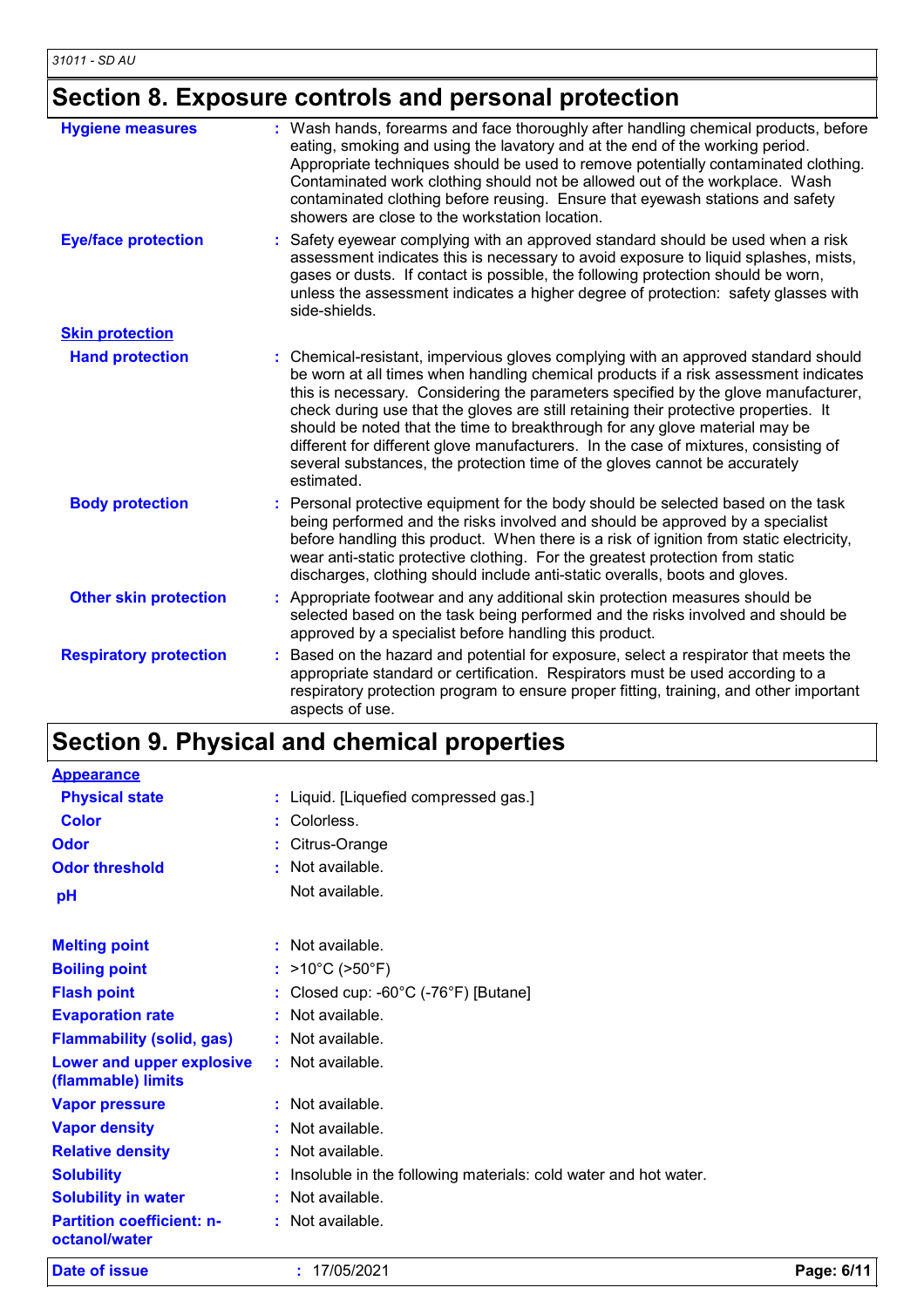## **Section 9. Physical and chemical properties**

| <b>Auto-ignition temperature</b> | : Not available.   |
|----------------------------------|--------------------|
| <b>Decomposition temperature</b> | $:$ Not available. |
| <b>Viscosity</b>                 | $:$ Not available. |
| Flow time (ISO 2431)             | $:$ Not available. |
| <b>Aerosol product</b>           |                    |
| <b>Type of aerosol</b>           | $:$ Spray          |
| <b>Heat of combustion</b>        | : $22.67$ kJ/g     |

| <b>Section 10. Stability and reactivity</b>         |                                                                                                           |  |  |
|-----------------------------------------------------|-----------------------------------------------------------------------------------------------------------|--|--|
| <b>Reactivity</b>                                   | : No specific test data related to reactivity available for this product or its ingredients.              |  |  |
| <b>Chemical stability</b>                           | : The product is stable.                                                                                  |  |  |
| <b>Possibility of hazardous</b><br><b>reactions</b> | : Under normal conditions of storage and use, hazardous reactions will not occur.                         |  |  |
| <b>Conditions to avoid</b>                          | : Avoid all possible sources of ignition (spark or flame).                                                |  |  |
| <b>Incompatible materials</b>                       | : No specific data.                                                                                       |  |  |
| <b>Hazardous decomposition</b><br>products          | : Under normal conditions of storage and use, hazardous decomposition products<br>should not be produced. |  |  |

### **Section 11. Toxicological information**

#### **Information on toxicological effects**

#### **Acute toxicity**

| <b>Product/ingredient name</b>                                                                                            | <b>Result</b>                   | <b>Species</b> | <b>Dose</b>              | <b>Exposure</b> |
|---------------------------------------------------------------------------------------------------------------------------|---------------------------------|----------------|--------------------------|-----------------|
| Naphtha (petroleum),<br>hydrotreated heavy                                                                                | <b>LC50 Inhalation Vapor</b>    | Rat            | 8500 mg/m <sup>3</sup>   | 4 hours         |
|                                                                                                                           | LD50 Oral                       | Rat            | $>6$ g/kg                |                 |
| isobutane                                                                                                                 | <b>LC50 Inhalation Vapor</b>    | Rat            | 658000 mg/m <sup>3</sup> | 4 hours         |
| <b>Butane</b>                                                                                                             | <b>LC50 Inhalation Vapor</b>    | Rat            | 658000 mg/m <sup>3</sup> | 4 hours         |
| <b>MORTEIN POWERGARD</b><br><b>EASY REACH CRAWLING</b><br><b>INSECT SURFACE</b><br>SPRAY FF0218229 31011<br>- SD AU (ANZ) | LC50 Inhalation Dusts and mists | Rat            | $>5$ mg/l                | 4 hours         |
|                                                                                                                           | LD50 Dermal                     | Rat            | >5000 mg/kg              |                 |
|                                                                                                                           | LD50 Oral                       | Rat            | >5000 mg/kg              |                 |

**Conclusion/Summary :** \*Not classified. Harmful. Information is based on toxicity test result of the concentrate of a similar product.

```
Irritation/Corrosion
```
Not available.

| Date of issue             | : 17/05/2021                                                        | Page: 7/11 |
|---------------------------|---------------------------------------------------------------------|------------|
| <b>Skin</b>               | : Based on Calculation Method: MAY CAUSE ALLERGIC SKIN REACTION.    |            |
| <b>Conclusion/Summary</b> |                                                                     |            |
| Not available.            |                                                                     |            |
| <b>Sensitization</b>      |                                                                     |            |
| <b>Respiratory</b>        | : Based on available data, the classification criteria are not met. |            |
| <b>Eyes</b>               | : Based on available data, the classification criteria are not met. |            |
| <b>Skin</b>               | : Based on available data, the classification criteria are not met. |            |
| <b>Conclusion/Summary</b> |                                                                     |            |
|                           |                                                                     |            |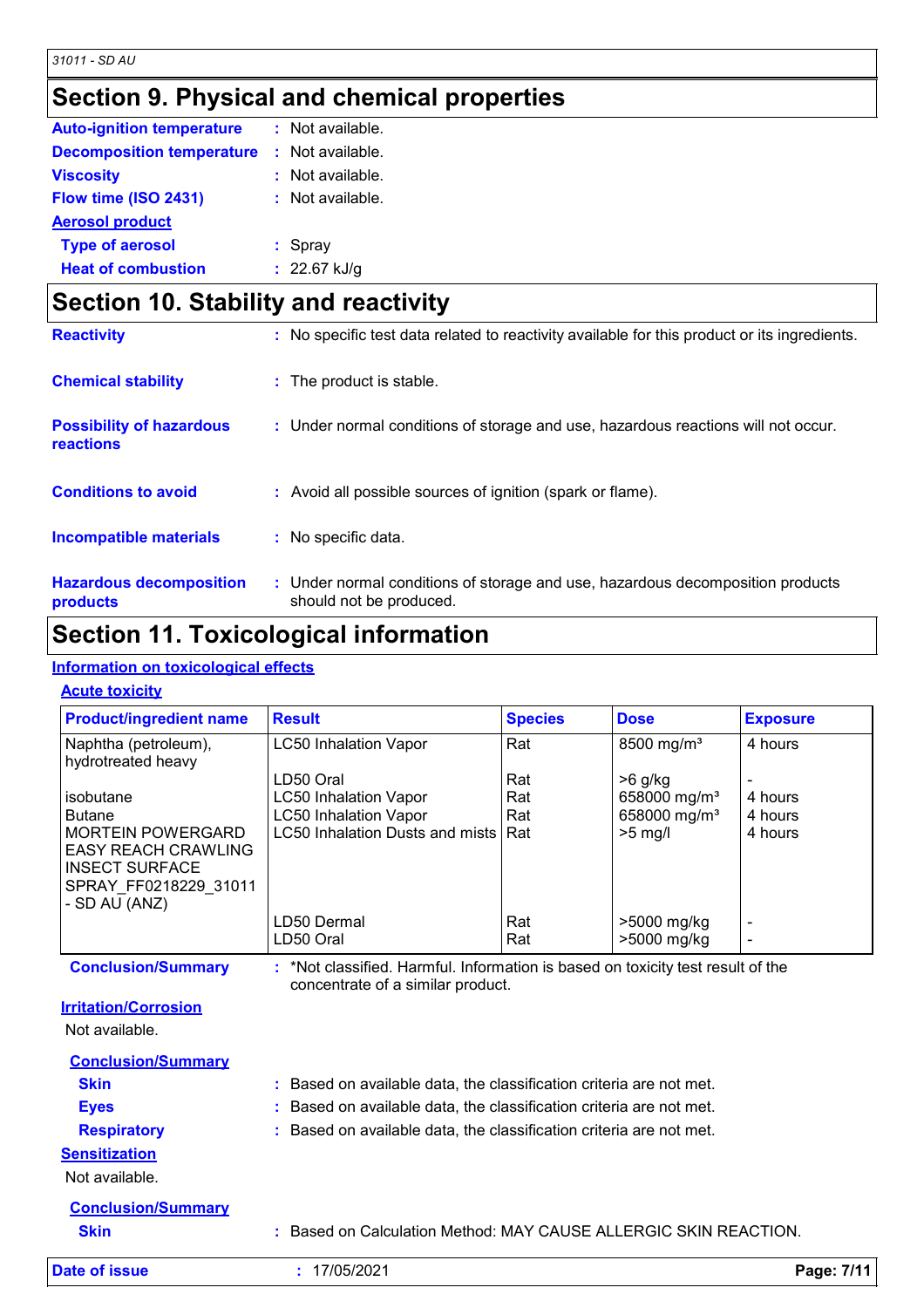## **Section 11. Toxicological information**

| <b>Respiratory</b>                                                    | : Based on available data, the classification criteria are not met. |
|-----------------------------------------------------------------------|---------------------------------------------------------------------|
| <b>Mutagenicity</b>                                                   |                                                                     |
| Not available.                                                        |                                                                     |
| <b>Conclusion/Summary</b><br><b>Carcinogenicity</b><br>Not available. | : Based on available data, the classification criteria are not met. |
| <b>Conclusion/Summary</b>                                             | : Based on available data, the classification criteria are not met. |
| <b>Reproductive toxicity</b>                                          |                                                                     |
| Not available.                                                        |                                                                     |
| <b>Conclusion/Summary</b>                                             | : Based on available data, the classification criteria are not met. |
| <b>Teratogenicity</b>                                                 |                                                                     |
| Not available.                                                        |                                                                     |
| <b>Conclusion/Summary</b>                                             | : Based on available data, the classification criteria are not met. |
| <b>Specific target organ toxicity (single exposure)</b>               |                                                                     |
| Not available.                                                        |                                                                     |
| <b>Specific target organ toxicity (repeated exposure)</b>             |                                                                     |
| Not available.                                                        |                                                                     |
| <b>Aspiration hazard</b>                                              |                                                                     |
| <b>Name</b>                                                           | <b>Result</b>                                                       |
| Naphtha (petroleum), hydrotreated heavy                               | <b>ASPIRATION HAZARD - Category 1</b>                               |

| Information on the likely<br>routes of exposure | : Not available.                                                                          |
|-------------------------------------------------|-------------------------------------------------------------------------------------------|
| <b>Potential acute health effects</b>           |                                                                                           |
| <b>Eye contact</b>                              | : No known significant effects or critical hazards.                                       |
| <b>Inhalation</b>                               | : No known significant effects or critical hazards.                                       |
| <b>Skin contact</b>                             | : May cause an allergic skin reaction.                                                    |
| <b>Ingestion</b>                                | : No known significant effects or critical hazards.                                       |
|                                                 | <b>Symptoms related to the physical, chemical and toxicological characteristics</b>       |
| <b>Eye contact</b>                              | : Adverse symptoms may include the following:<br>irritation<br>redness                    |
| <b>Inhalation</b>                               | : Adverse symptoms may include the following:<br>respiratory tract irritation<br>coughing |
| <b>Skin contact</b>                             | : Adverse symptoms may include the following:<br>irritation<br>redness                    |
| <b>Ingestion</b>                                | : No specific data.                                                                       |
|                                                 | Delayed and immediate effects and also chronic effects from short and long term exposure  |
| <b>Short term exposure</b>                      |                                                                                           |
| <b>Potential immediate</b><br>effects           | : Not available.                                                                          |
| <b>Potential delayed effects</b>                | : Not available.                                                                          |

### **Long term exposure**

| <b>Date of issue</b> |  |  |
|----------------------|--|--|
|                      |  |  |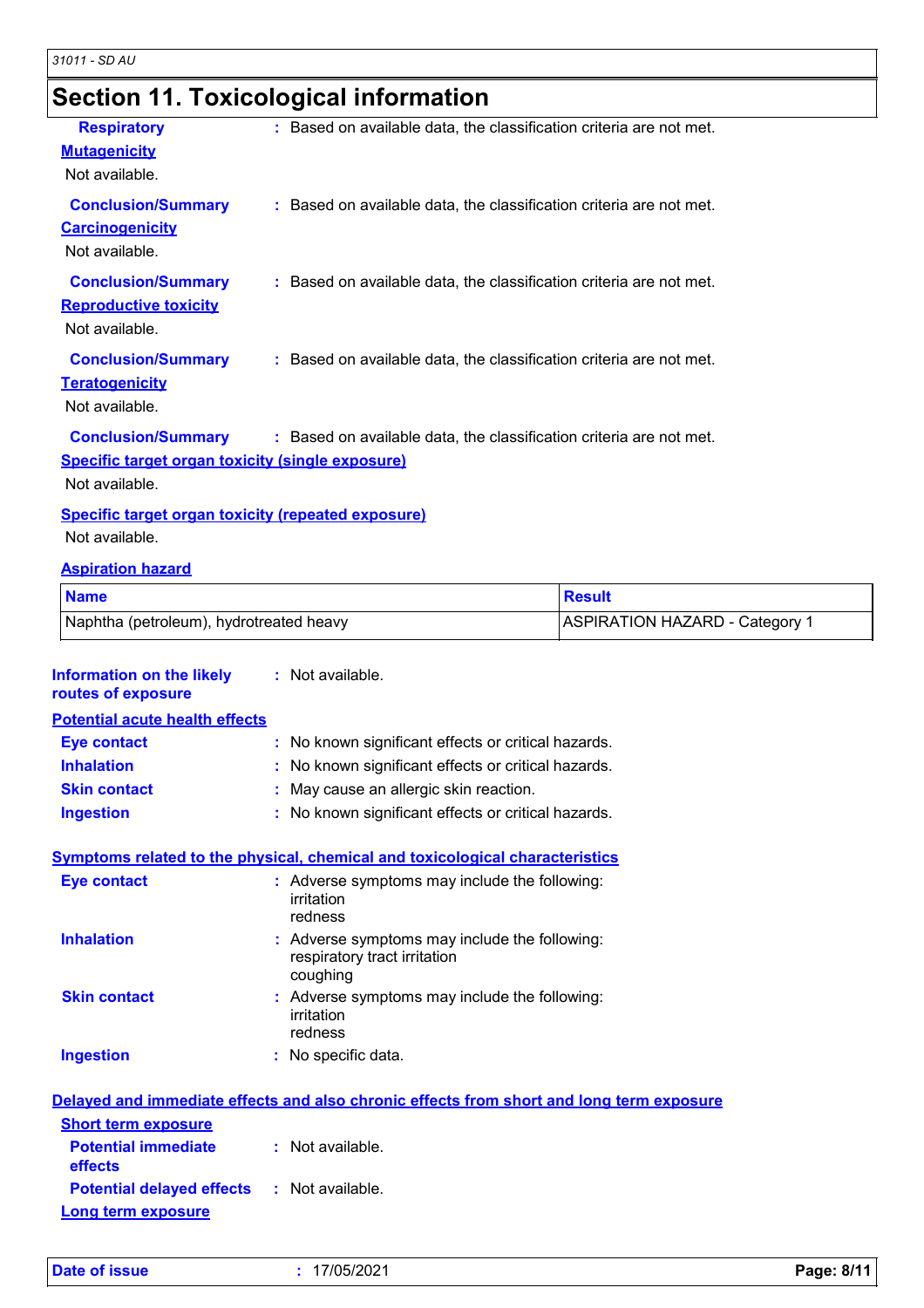## **Section 11. Toxicological information**

| <b>Potential immediate</b><br><b>effects</b>      | $:$ Not available.                                                                                       |  |
|---------------------------------------------------|----------------------------------------------------------------------------------------------------------|--|
| <b>Potential delayed effects : Not available.</b> |                                                                                                          |  |
| <b>Potential chronic health effects</b>           |                                                                                                          |  |
| Not available.                                    |                                                                                                          |  |
| <b>Conclusion/Summary</b>                         | : Based on available data, the classification criteria are not met.                                      |  |
| <b>General</b>                                    | : Once sensitized, a severe allergic reaction may occur when subsequently exposed<br>to very low levels. |  |
| <b>Carcinogenicity</b>                            | : No known significant effects or critical hazards.                                                      |  |
| <b>Mutagenicity</b>                               | : No known significant effects or critical hazards.                                                      |  |
| <b>Teratogenicity</b>                             | : No known significant effects or critical hazards.                                                      |  |
| <b>Developmental effects</b>                      | : No known significant effects or critical hazards.                                                      |  |
| <b>Fertility effects</b>                          | : No known significant effects or critical hazards.                                                      |  |

#### **Numerical measures of toxicity**

### **Acute toxicity estimates**

Not available.

### **Section 12. Ecological information**

#### **Toxicity**

| <b>Product/ingredient name</b>                                                                                      | <b>Result</b>                                                                                                 | <b>Species</b>                                                                                                             | <b>Exposure</b>                       |
|---------------------------------------------------------------------------------------------------------------------|---------------------------------------------------------------------------------------------------------------|----------------------------------------------------------------------------------------------------------------------------|---------------------------------------|
| <b>MORTEIN POWERGARD</b><br> EASY REACH CRAWLING<br>INSECT SURFACE<br>SPRAY FF0218229 31011 -<br><b>SD AU (ANZ)</b> | Acute EC50 0.14023 mg/l                                                                                       | Daphnia - Daphnia magna                                                                                                    | 48 hours                              |
|                                                                                                                     | Acute LC50 >100 mg/l Fresh water<br>Acute LD50 0.03249 mg/l<br>Acute LD50 0.00232 mg/l<br>Acute NOEC 0.6 mg/l | Fish - Poecilia reticulata<br>Bees - Apis mellifera<br>Bees - Apis mellifera<br>Algae - Pseudokirchnerialla<br>subcapitata | 96 hours<br>48 hours<br>48 hours<br>- |

**Conclusion/Summary :** Very toxic to aquatic life with long lasting effects.

#### **Persistence and degradability**

Not available.

#### **Bioaccumulative potential**

| <b>Product/ingredient name</b>             | $LogP_{ow}$ | <b>BCF</b> | <b>Potential</b> |
|--------------------------------------------|-------------|------------|------------------|
| Naphtha (petroleum),<br>hydrotreated heavy |             | 10 to 2500 | high             |
| lisobutane                                 | 2.8         |            | low              |
| <b>butane</b>                              | 2.89        |            | low              |
| <i>I</i> propane                           | 1.09        |            | low              |

#### **Mobility in soil**

**Soil/water partition coefficient (KOC) :** Not available.

**Other adverse effects** : No known significant effects or critical hazards.

**Date of issue :** 17/05/2021 **Page: 9/11**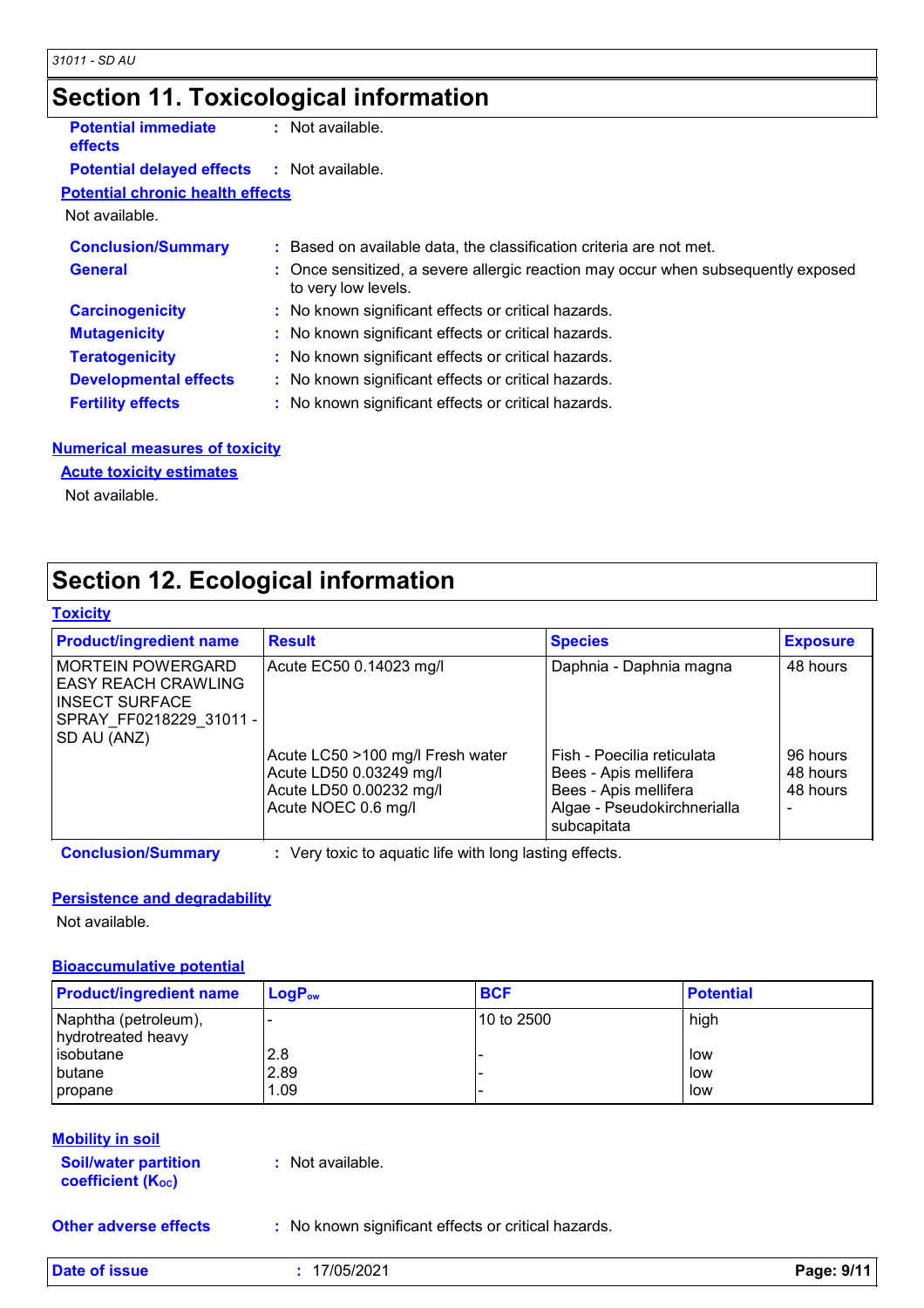### **Section 13. Disposal considerations**

**Disposal methods :**

The generation of waste should be avoided or minimized wherever possible. Disposal of this product, solutions and any by-products should at all times comply with the requirements of environmental protection and waste disposal legislation and any regional local authority requirements. Dispose of surplus and nonrecyclable products via a licensed waste disposal contractor. Waste should not be disposed of untreated to the sewer unless fully compliant with the requirements of all authorities with jurisdiction. Waste packaging should be recycled. Incineration or landfill should only be considered when recycling is not feasible. This material and its container must be disposed of in a safe way. Empty containers or liners may retain some product residues. Do not puncture or incinerate container.

### **Section 14. Transport information**

|                                      | <b>ADG</b>                                                                                                                                                                                               | <b>ADR/RID</b>                                                                                                                                                                                                                                                                                                                                                                                   | <b>IMDG</b>     | <b>IATA</b>                                                                 |  |
|--------------------------------------|----------------------------------------------------------------------------------------------------------------------------------------------------------------------------------------------------------|--------------------------------------------------------------------------------------------------------------------------------------------------------------------------------------------------------------------------------------------------------------------------------------------------------------------------------------------------------------------------------------------------|-----------------|-----------------------------------------------------------------------------|--|
| <b>UN number</b>                     | <b>UN1950</b>                                                                                                                                                                                            | <b>UN1950</b>                                                                                                                                                                                                                                                                                                                                                                                    | <b>UN1950</b>   | <b>UN1950</b>                                                               |  |
| <b>UN proper</b><br>shipping name    | <b>AEROSOLS</b>                                                                                                                                                                                          | <b>AEROSOLS</b>                                                                                                                                                                                                                                                                                                                                                                                  | <b>AEROSOLS</b> | Aerosols, flammable                                                         |  |
| <b>Transport hazard</b><br>class(es) | 2.1                                                                                                                                                                                                      | $\overline{2}$                                                                                                                                                                                                                                                                                                                                                                                   | 2.1             | 2.1                                                                         |  |
| <b>Packing group</b>                 |                                                                                                                                                                                                          |                                                                                                                                                                                                                                                                                                                                                                                                  |                 |                                                                             |  |
| <b>Environmental</b><br>hazards      | Yes. The<br>environmentally<br>hazardous substance<br>mark is not required.                                                                                                                              | Yes.                                                                                                                                                                                                                                                                                                                                                                                             | Yes.            | Yes. The<br>environmentally<br>hazardous substance<br>mark is not required. |  |
| <b>Additional information</b>        |                                                                                                                                                                                                          |                                                                                                                                                                                                                                                                                                                                                                                                  |                 |                                                                             |  |
| <b>ADG</b>                           | Hazchem code 2YE<br>Special provisions 63, 190, 277, 327                                                                                                                                                 |                                                                                                                                                                                                                                                                                                                                                                                                  |                 |                                                                             |  |
| <b>ADR/RID</b>                       | : The environmentally hazardous substance mark is not required when transported in<br>sizes of ≤5 L or ≤5 kg.<br><b>Limited quantity 1 L</b><br>Special provisions 190, 327, 625, 344<br>Tunnel code (D) |                                                                                                                                                                                                                                                                                                                                                                                                  |                 |                                                                             |  |
| <b>IMDG</b>                          | The marine pollutant mark is not required when transported in sizes of $\leq 5$ L or $\leq 5$ kg.<br>Emergency schedules F-D, S-U<br>Special provisions 63, 190, 277, 327, 959, 344                      |                                                                                                                                                                                                                                                                                                                                                                                                  |                 |                                                                             |  |
| <b>IATA</b>                          |                                                                                                                                                                                                          | The environmentally hazardous substance mark may appear if required by other<br>transportation regulations.<br><b>Quantity limitation</b> Passenger and Cargo Aircraft: 75 kg. Packaging instructions:<br>203. Cargo Aircraft Only: 150 kg. Packaging instructions: 203. Limited Quantities -<br>Passenger Aircraft: 30 kg. Packaging instructions: Y203.<br>Special provisions A145, A167, A802 |                 |                                                                             |  |
|                                      |                                                                                                                                                                                                          | Special precautions for user : Transport within user's premises: always transport in closed containers that are<br>upright and secure. Ensure that persons transporting the product know what to do in                                                                                                                                                                                           |                 |                                                                             |  |

**Transport in bulk according :** Not available. **to IMO instruments**

the event of an accident or spillage.